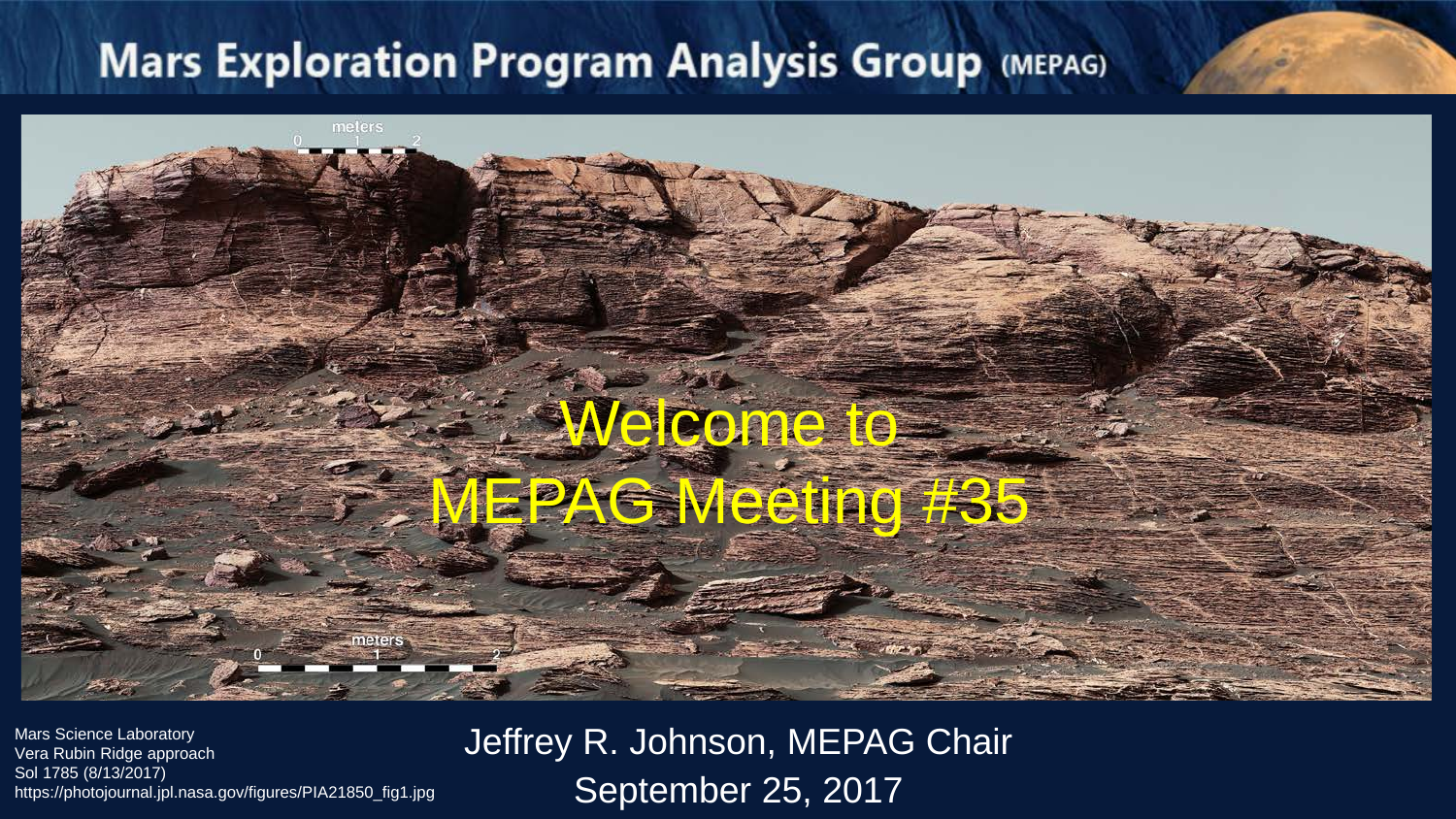#### **Introduction (1 of 2)**

- Rationale for virtual meeting: Background
	- At MEPAG #33 (Feb. 2017) we discussed ideas for more frequent, shorter, focused topical discussions held as webcasts to augment face-to-face meetings
		- ([https://mepag.jpl.nasa.gov/meeting/2017-03/16.%20Proposal\\_Quarterly\\_2.pptx\)](https://mepag.jpl.nasa.gov/meeting/2017-03/16.%20Proposal_Quarterly_2.pptx)
	- MEPAG #34 (July, 2017) 2-hour virtual meeting included discussions on:
		- 1) ongoing MEPAG activities
		- 2) Feedback on a draft presentations to be given at the July 13 Mid-Term Decadal Survey review committee meeting
			- Next Mars Orbiter (NEX/SAG)
			- Mars community concerns
		- 3) HQ and MEPAG perspectives on future Mars exploration architectures
		- 4) upcoming MEPAG activities

<https://mepag.jpl.nasa.gov/meetings.cfm?expand=m34> 2 2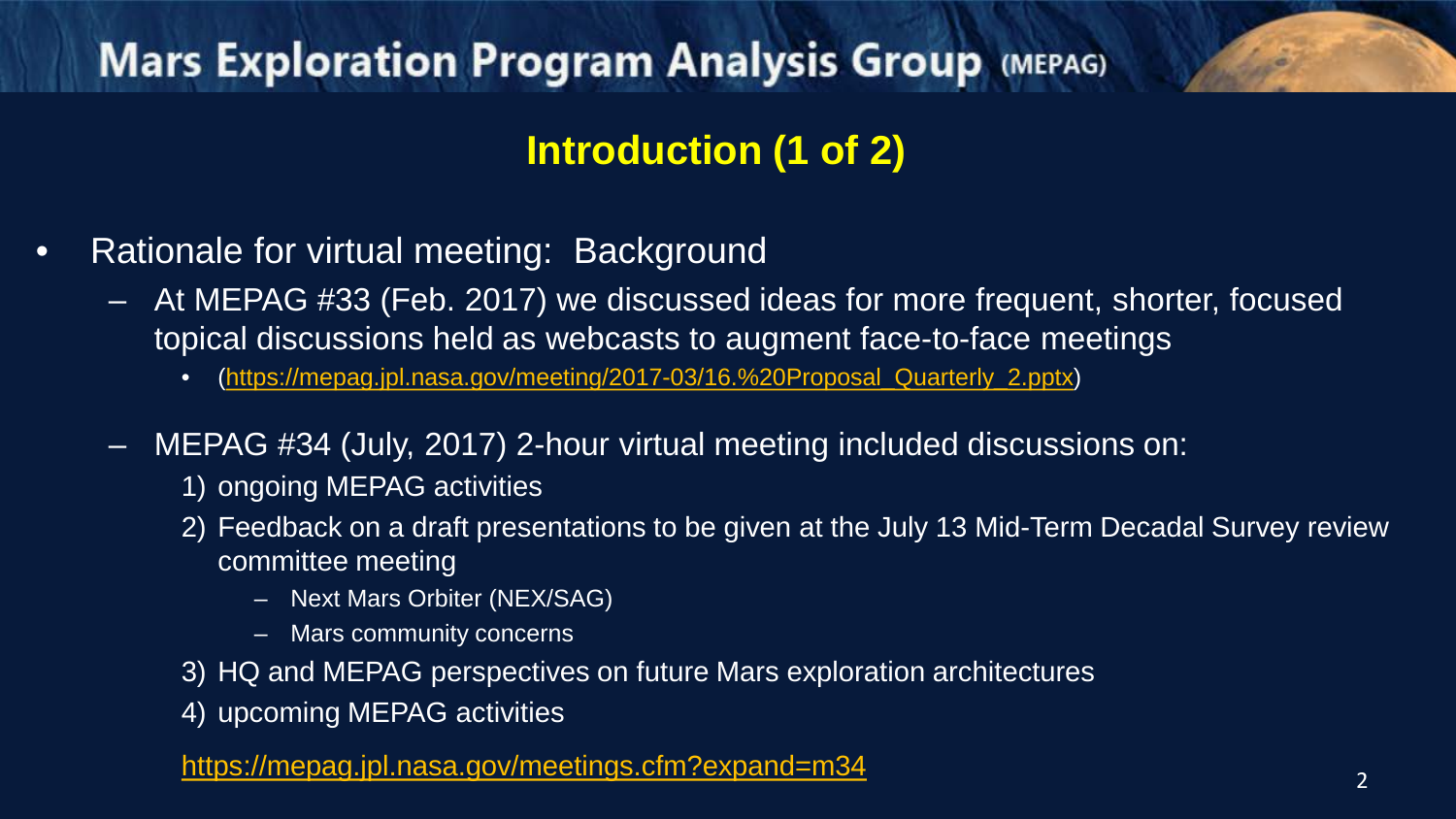#### **Introduction (2 of 2)**

• Rationale for today's virtual meeting:

#### 1) Small Satellites:

- A new way of advancing Mars science through Low-cost, "opportunistic" mission concepts within the Mars system
- Invitation to Planetary Science Deep Space SmallSat Studies (PSDS3) NASA-selectees provides opportunity to hear from teams as a means to educate the community…
	- …while noting that there are additional examples of small satellite concepts under study by others in the community
- *This is not a decisional nor endorsement meeting*

#### 2) News from NASA Headquarters regarding future Mars exploration architectures

- Presentation by Dr. Zurbuchen at August meeting of Mid-Term Decadal Survey committee:
- [http://sites.nationalacademies.org/cs/groups/ssbsite/documents/webpage/ssb\\_181241.pdf](http://sites.nationalacademies.org/cs/groups/ssbsite/documents/webpage/ssb_181241.pdf)

#### • Today's agenda includes:

- MEPAG activities since MEPAG #34 meeting (7/2017)
- NASA remarks on Mars architecture planning (J. Watzin)
- Presentations on Mars system PSDS3 projects
- Future MEPAG meetings/plans 3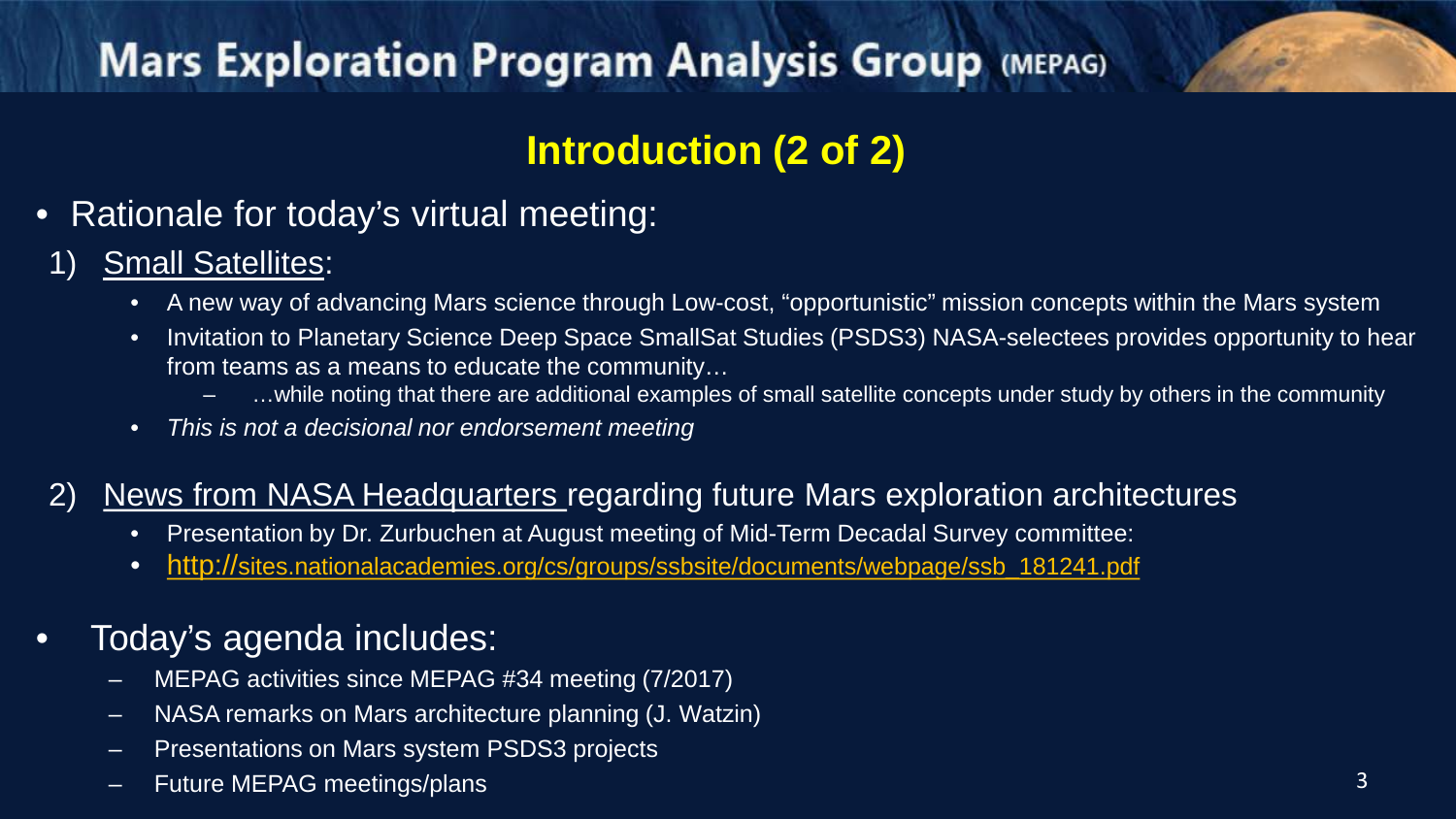#### **Agenda**

| <b>Start</b> | <b>Duration</b> | <b>Title/topic</b>                                                                    | Presenter                      |
|--------------|-----------------|---------------------------------------------------------------------------------------|--------------------------------|
|              |                 | Past and ongoing Mars community/MEPAG activities,                                     |                                |
| 10:00        |                 | $0:15$ including those relevant to this topic                                         | J. Johnson, MEPAG Chair        |
| 10:15        |                 | 0:35 Presentation from NASA HQ on future Mars architecture                            | J. Watzin, NASA HQ             |
|              |                 | NASA's Planetary Science Deep Space SmallSat Studies (PSDS3) program selectees        |                                |
| 10:50        |                 | 0:20 PRISM: Phobos Regolith Ion Sample Mission                                        | M. Collier, PI                 |
| 11:10        |                 | 0:20 Chariot to the Moons of Mars                                                     | B. Horgan, Co-I                |
| 11:30        |                 | $0:20$ Aeolus – to study the thermal and wind environment of Mars $A$ . Colaprete, PI |                                |
| 11:50        |                 | 0:20 MISEN: Mars Ion and Sputtering Escape Network                                    | R. Lillis, PI                  |
| 12:10        |                 | 0:20 MAT: Mars Aerosol Tracker                                                        | L. Montabone, PI               |
| 12:30        |                 | $0:20$ Discussion                                                                     |                                |
| 12:50        |                 | $0:10$ Wrap-up                                                                        | J. Johnson, R. Zurek, D. Beaty |
| 13:00        |                 | -- Adjourn                                                                            |                                |

- Please mute your phone
- Use chat box on WebEx; moderators will track questions
- Feedback/questions during and after meeting?  $\rightarrow$  MEPAGmeetingqs@jpl.nasa.gov 4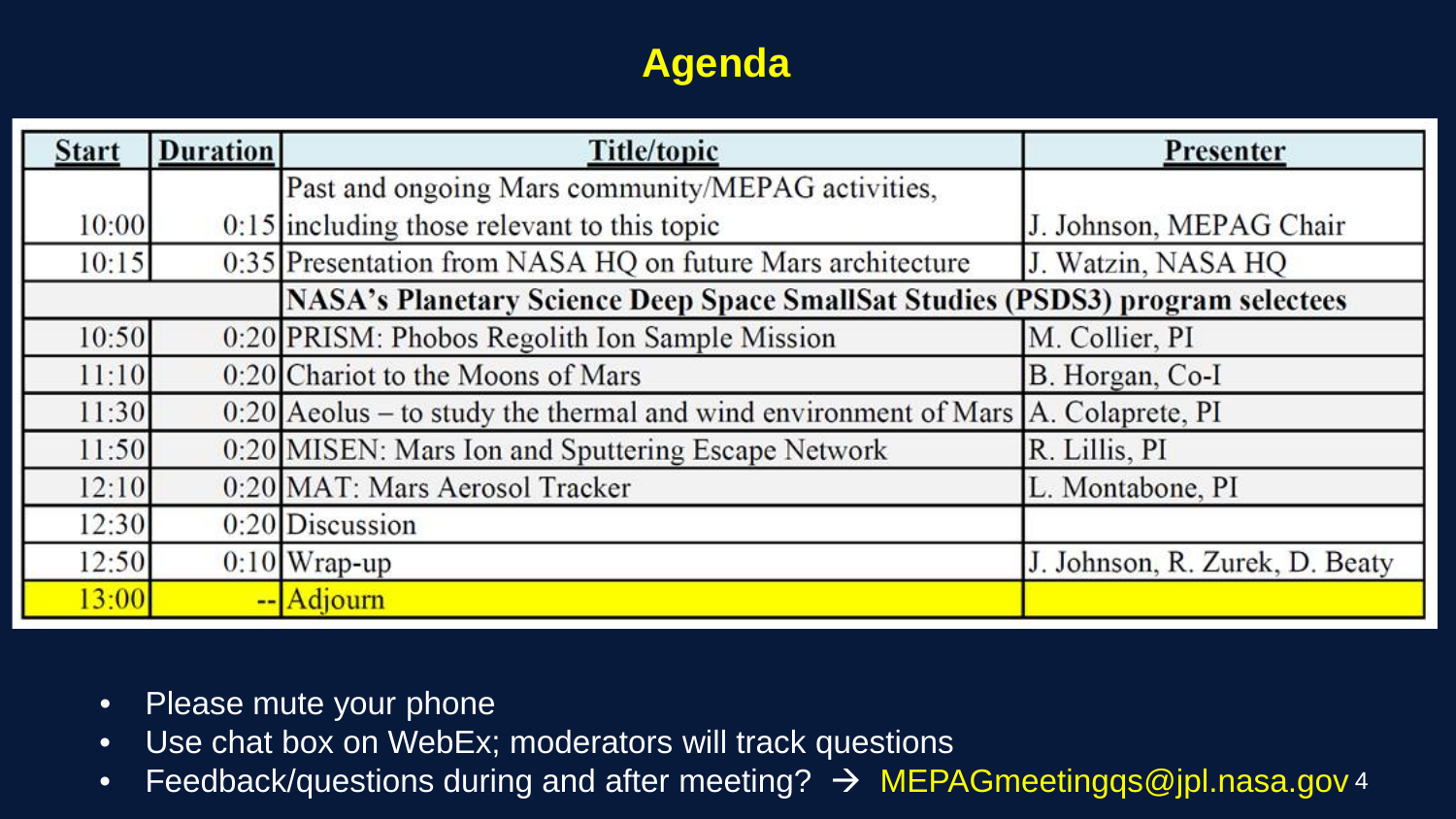# MEPAG Activities since July meeting #34 (1 of 2)

- July 13: Mid-term Decadal Survey (DS) Review Committee presentation (R. Zurek)
	- Committee was very appreciative for messages and concerns from the Mars community
		- [https://mepag.jpl.nasa.gov/meeting/2017-07/MEPAG-Part-1-SAGs\\_4\\_Mid-Term Final.pdf](https://mepag.jpl.nasa.gov/meeting/2017-07/MEPAG-Part-1-SAGs_4_Mid-Term%20Final.pdf)
		- <https://mepag.jpl.nasa.gov/meeting/2017-07/MEPAG-Part-2-Concerns-July-2017-final.pdf>
- Invited presentation at 12th Low-Cost Planetary Missions Conference (August 15-17, 2017, Pasadena)
	- *"The Role of Small Satellites in Addressing Mars Science Goals":* well received by attendees
		- <http://www.lcpm12.org/wp-content/uploads/2017/08/1055-1115-Johnson.pdf>
		- Workshop included ~dozen presentations relevant to Mars
- Goals Committee work on mapping of polar science questions to MEPAG goals
	- D. Banfield (Goals Chair) and S. Dinega working with I. Smith, W. Calvin et al.
	- Expect report at next face-to-face meeting in Spring, 2018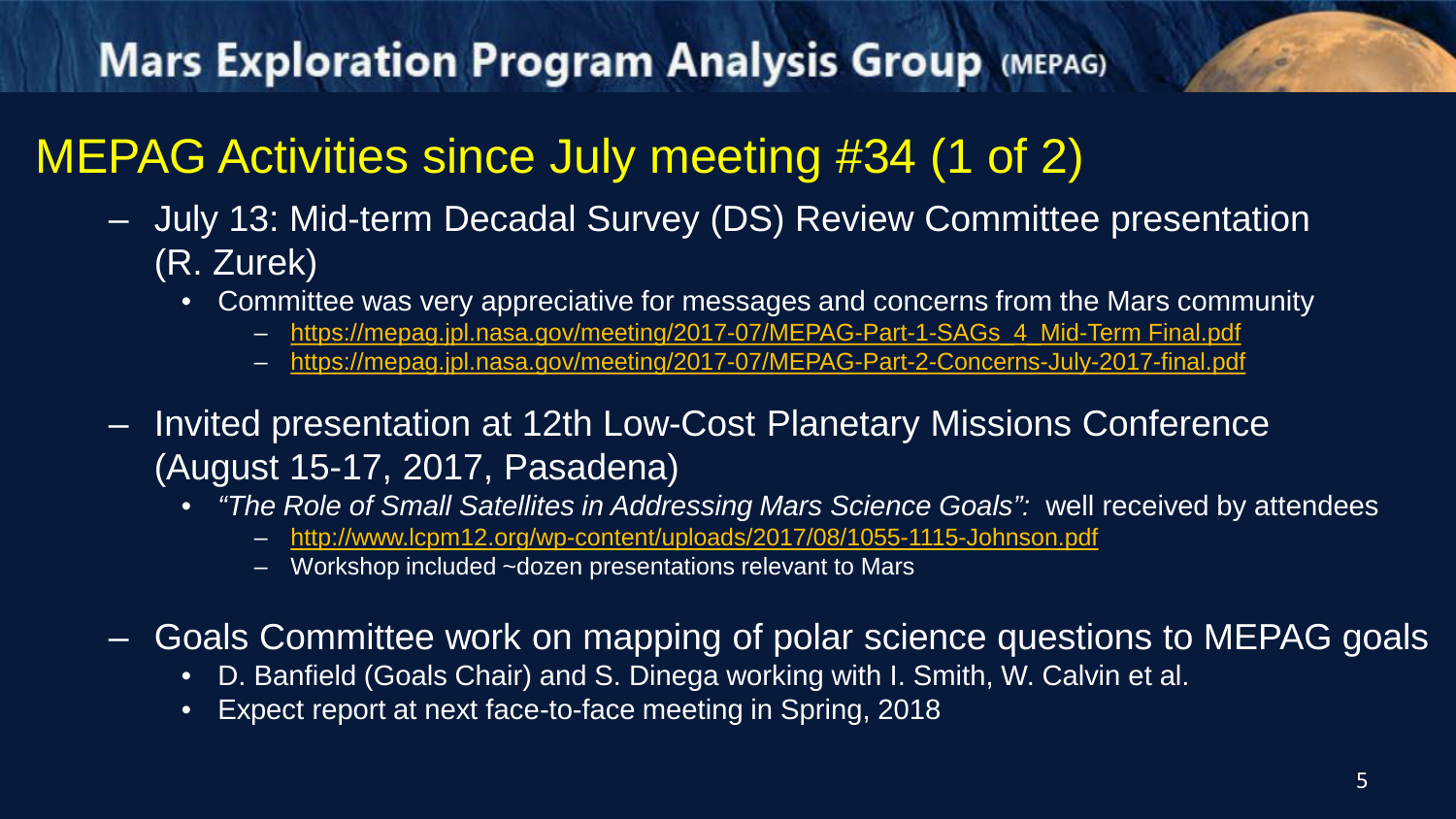# MEPAG Activities since July meeting #34 (2 of 2)

– Goals Committee member rotation: Dr. David Brain (Univ. Colorado, Boulder) joining as Goal II representative as successor to Paul Withers (Boston)

University).



- Executive Committee rotations:
	- Request for indications of community interest for MEPAG activities in coming weeks
- New Mars discoveries and news items for MEPAG web page:
	- Receiving input from missions, Goals Committee, "science nuggets"
	- Expect to publish on MEPAG web page by end of 2017 6